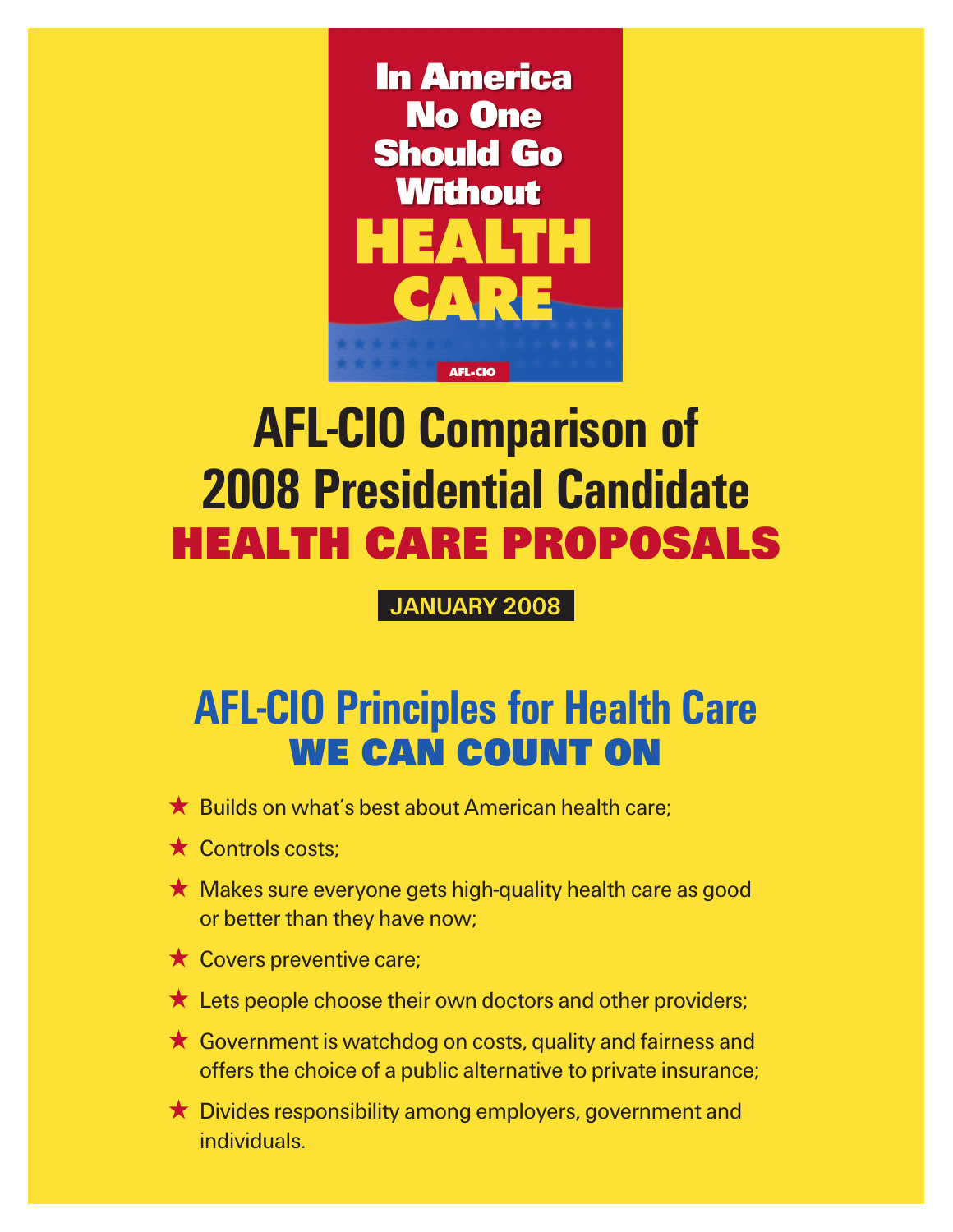|                                                                                                                              | <b>HILLARY CLINTON</b>                                                                                                                                               | <b>BARACK OBAMA</b>                                                                                                                                                                                                    |  |
|------------------------------------------------------------------------------------------------------------------------------|----------------------------------------------------------------------------------------------------------------------------------------------------------------------|------------------------------------------------------------------------------------------------------------------------------------------------------------------------------------------------------------------------|--|
| <b>Covers Everyone</b>                                                                                                       | Yes                                                                                                                                                                  | Yes                                                                                                                                                                                                                    |  |
| <b>Guarantees Choice of Health Care</b><br><b>Plan and Providers</b>                                                         | Keep current coverage                                                                                                                                                | Keep current coverage                                                                                                                                                                                                  |  |
|                                                                                                                              | Allow choice of doctors, other health care providers and<br>hospitals                                                                                                | Allow choice of doctors, other health care providers and<br>hospitals                                                                                                                                                  |  |
|                                                                                                                              | Establish program with same benefits and private insurance<br>plans available to members of Congress                                                                 | Establish national exchange to offer choice of private<br>insurance plans with benefits at least as generous as<br>those available to members of Congress<br>Offer new public plan with the same benefits available to |  |
|                                                                                                                              | Offer new public plan modeled on Medicare with benefits<br>the same as those available to members of Congress                                                        |                                                                                                                                                                                                                        |  |
|                                                                                                                              |                                                                                                                                                                      | members of Congress to families without coverage and<br>small businesses                                                                                                                                               |  |
| <b>Controls Costs</b>                                                                                                        | Require insurance companies to reduce percentage of<br>premiums spent on profits and marketing                                                                       | Require insurance companies in noncompetitive markets<br>to spend reasonable share of premiums on benefits, not                                                                                                        |  |
| Reduce insurance carrier administrative fees<br>and marketing expenses                                                       | Full use of information technology, with federal fund of                                                                                                             | profits and marketing                                                                                                                                                                                                  |  |
| Streamline enrollment and claims<br>processing                                                                               | \$3 billion to assist provider adoption and implementation                                                                                                           | Full use of information technology with federal investment<br>of at least \$50 billion toward adoption and implementation                                                                                              |  |
| Standardize billing and claims payment                                                                                       |                                                                                                                                                                      | Federal government reinsurance pool for high-cost cases                                                                                                                                                                |  |
| Automate transactions                                                                                                        |                                                                                                                                                                      |                                                                                                                                                                                                                        |  |
| <b>Provides High-Quality Health Care</b>                                                                                     | Federal funding for private-public organization to develop                                                                                                           | Establish independent institute to evaluate and compare                                                                                                                                                                |  |
| Set standards for best quality                                                                                               | quality standards                                                                                                                                                    | effectiveness of drugs, devices and procedures                                                                                                                                                                         |  |
| Require hospitals and doctors to report<br>performance                                                                       | Establish private-public institute to evaluate and compare<br>effectiveness of drugs, devices and procedures                                                         | Require hospitals and providers to collect and publicly<br>report data on health quality standards                                                                                                                     |  |
| Make performance data publicly and readily<br>available                                                                      | Federal funding to make web-based provider and other<br>quality information more usable and accurate and develop<br>decision aids to promote informed patient choice |                                                                                                                                                                                                                        |  |
| <b>Covers Preventive Care</b>                                                                                                | Require insurers in federal programs, including new public                                                                                                           | Require only minimal copayments for preventive services                                                                                                                                                                |  |
| No charge for screenings for chronic<br>conditions                                                                           | plan, to cover preventive services with no copayments for<br>high-priority prevention services                                                                       | Require disease management programs and chronic<br>disease care coordination                                                                                                                                           |  |
| Screenings and education available in<br>communities                                                                         | Cover chronic disease care coordination and management in<br>federally funded programs with incentives for participation                                             |                                                                                                                                                                                                                        |  |
| Incentives for everyone to monitor and take<br>responsibility for health status                                              |                                                                                                                                                                      |                                                                                                                                                                                                                        |  |
| <b>Government is Watchdog on Cost,</b><br><b>Quality and Fairness</b>                                                        | Require insurance companies to offer coverage to anyone<br>who applies, guarantee renewal of coverage and limit large                                                | Require insurance companies participating in national<br>exchange to offer coverage to anyone who applies and<br>limit large premium differences based on health status                                                |  |
| Prevent coverage denials for pre-existing                                                                                    | premium differences based on age, gender or occupation                                                                                                               |                                                                                                                                                                                                                        |  |
| conditions or status<br>Make care available through public plan<br>based on Medicare or plan covering<br>members of Congress | Establish program with public plans modeled on Medicare<br>and plan covering members of Congress                                                                     | Establish public plan with same benefits available to<br>members of Congress to be offered to families without                                                                                                         |  |
|                                                                                                                              | Provide families participating in public plan with sliding-<br>scale refundable tax credits with premium affordability<br>credit capped at percentage of income      | coverage and small businesses<br>Provide sliding-scale premium subsidies to families<br>covered by public plan or private plan offered through<br>national exchange                                                    |  |
|                                                                                                                              | Provide Retiree Health Legacy Cost tax credit to employers<br>with large proportion of retirees                                                                      |                                                                                                                                                                                                                        |  |
|                                                                                                                              | Fund private-public organization to review quality measures<br>and set priorities for new measures                                                                   |                                                                                                                                                                                                                        |  |
| <b>Shared Responsibility</b>                                                                                                 | Large employers to provide or contribute to cost of health                                                                                                           | Employers to offer health care coverage with meaningful<br>contribution to its cost or contribute to cost of new<br>national plan<br>Children required to be covered                                                   |  |
| <b>Employers and individuals</b>                                                                                             | care coverage                                                                                                                                                        |                                                                                                                                                                                                                        |  |
| Employers contribute to cost of health care                                                                                  | Small employers to contribute most of premium before<br>receiving tax credit                                                                                         |                                                                                                                                                                                                                        |  |
| Individual and family contributions limited<br>to modest level                                                               | Individuals required to obtain coverage                                                                                                                              |                                                                                                                                                                                                                        |  |